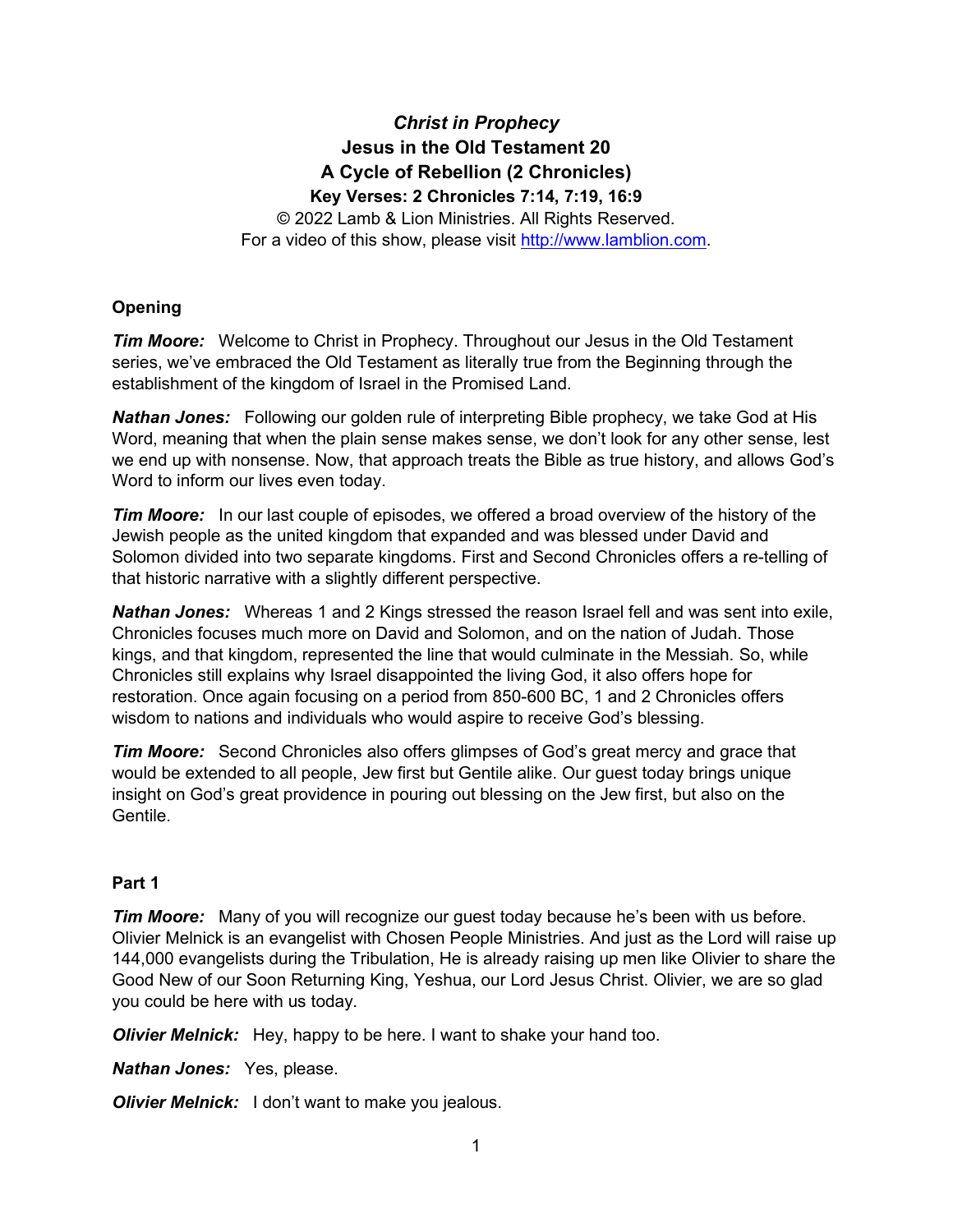*Tim Moore:* Well, tell our viewers Olivier how you came to know Yeshua, Jesus as your Messiah.

*Olivier Melnick:* It was a long time ago, about 40 years ago. I actually met my wife in California, and then I went back to France. I was on a trip. And then she came to France and at some point after her arrival I wanted to, I was in love with her, I said, "I want to marry you." And my wife is an American Gentile, here's a French Jew, and she said, "Well, we don't believe the same, and I don't want to ever be separated from you, so you would have to believe like I do." And I said, "Like well can we just agree to disagree?" She disagreed to that.

And she gave me all kinds of different cassettes to listen to and booklets and things. And then one day she gave me this book "The Late Great Planet Earth," by Hal Lindsey. I know so many people who have come to the Lord through that book. And because she showed me all the Messianic prophies in the Bible and I was not too impressed with the Bible, it was like a history book. Was it written before or after the fact? Was it all true? It was so confusing to me, I had never opened one before. And the book impressed me. Here there is this man saying this is what is going to happen. Happened. This is what is going to happen. Happened. And then he talked about the Second Coming and he said something that to this day, if it all happened literally in the First Coming why are we to believe its not going to be literal in the Second Coming? And I'm going like if this is going to happen it makes sense.

And I read about the Rapture. Freaked out. I'm going like, oh, looks like I am going to be left behind and she is going to go. So, I remember that day asking her, "Is there anyway you can stay?" And she said, "No, I can't stay, but you can go with us." I said, "Oh, you can't put any like lead shoes?" She said, "No." And so, she had already shared the simple message of the Gospel, the death and resurrection of Yeshua for my sins, and it was a free gift, I couldn't do anything but just to accept it, and that was it. And that is what I did. And had I known that was in 1983, so that is what? Thirty-nine years ago. And had I known---because I remember telling her, "I'll do it but I don't want to be a Jesus freak, okay. I just want to believe and be left alone." And here I am traveling all over and telling people about Jesus, and that's all I want to do. So, it is a good thing we don't know ahead of time where God is going to take us.

*Tim Moore:* Isn't that the truth. Yes, sir.

*Nathan Jones:* And you probably got Jesus Freak blaring on your car radio wherever you go.

*Olivier Melnick:* Probably, yes, something like that, yes.

*Nathan Jones:* Well, let's talk about some people who weren't Jesus freaks as we are going through 2 Chronicles. Remember if we go back that Abraham and God had a covenant. The Jewish people were supposed to be a covenant people, almost like a wife. But then we get into 2 Chronicles and it is a series of rebellions, a cycle of rebellion, over and over again. How did the Jewish people stray so far from God?

*Olivier Melnick:* Well, I think it's a---more than even just the Jewish people syndrome, so to speak, I think it's a human nature thing where we like to take matters into our own hands. I mean God has really from the beginning, from chapter 12 of Genesis He started to develop this relationship with the Jewish People. And it says in Scripture not that we are better, not because there is more of us, just because that is His prerogative. I'm going to pick you and I'm going to make it a people after My name. And then the Jewish people you look at how even the Jewish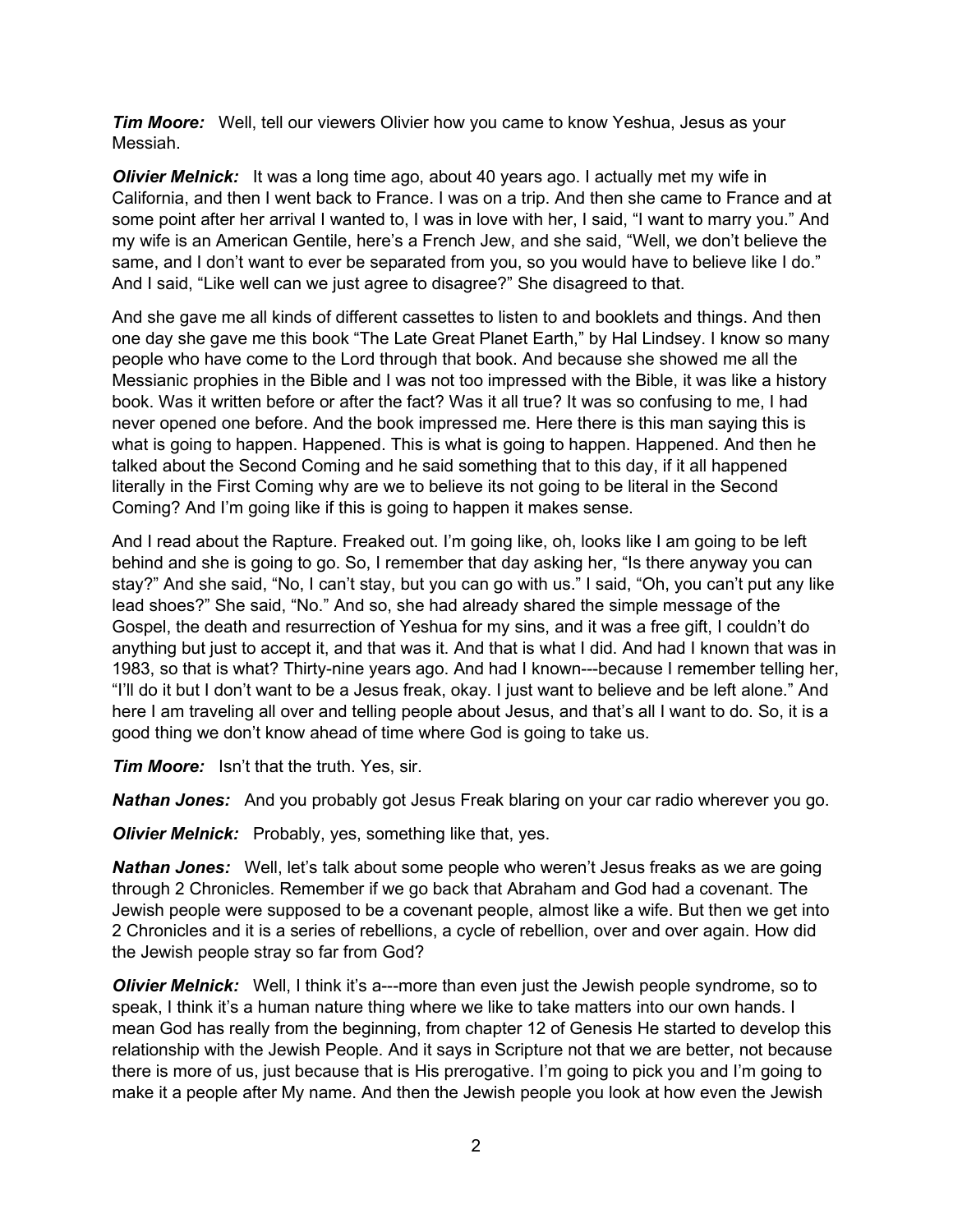people responded to Moses when he brought the Law. He said, "We are going to do exactly what God wants us to do." And then as soon as it got complicated, they said, "Well, maybe we can do differently." And so how did Jewish people stray from God? Is because we trust God when it is easy. I don't say, we the Jewish people I don't want to stigmatize.

*Nathan Jones:* Right, we are just focusing on 2 Chronicles, but yeah.

*Olivier Melnick:* Right, human nature in general, we trust when it is easy, when it is hard, well, maybe I should do something.

**Tim Moore:** Well, the ancient hymn that I love says, prone to wander, Lord I feel it. We don't just have to talk about the Jewish people it is a human condition and we are all prone to wander away from Him. And yet, the Jewish people demonstrate that in spite of their straying God's promises are always trustworthy and true. And so, He has clearly not cast aside the Jewish people from being chosen and being a covenant of blessing, a conduit of blessing even to the rest of the world. Although too many Christians have believed into the satanic lie that God has cast aside the Jewish people.

*Olivier Melnick:* Well, in all of the covenants that God made with mankind in general, five of them out of the eight are made with Israel, with the Jewish people. And out of those five, except for the Mosaic Covenant the other five are unconditional, eternal, it is not God say, if you will, then I will. It's God saying I will, because of my character, because of Who I am, I will. So, if anybody comes and say, well what God has done with Israel, God is done with the Jews because they disobeyed, they walked away, they did their own thing. You know the golden calf. There are plenty of sins of Israel in the Bible. If you say, well, God is now taking all of His promises and transferring them into another group, being the Church, you make God into a covenant breaker, and you make Him into a liar because He promised He would never do that. So, no God is not done with the Jewish people, even though more than enough we have told God, we are done with You.

# *Nathan Jones:* Yes.

*Olivier Melnick:* And I'm talking about the Jews now.

*Tim Moore:* And too many other people as well. And God yet loves those who have not loved Him. That is demonstrated in the very Gospel of Jesus Christ.

# *Olivier Melnick:* That's right.

*Nathan Jones:* And seems like as we get through 2 Chronicles there is that cycle of mostly bad kings, a few good kings like Hezekiah and all, but it seems like the Lord constantly was trying to get the people to come back. So, even when He brought His wrath down the purpose always seemed to be to bring them back into a covenant relationship to them. Is there a lesson we can learn from that?

*Olivier Melnick:* Yes, that God is a very patient God.

*Nathan Jones:* But He doesn't tolerate evil.

*Olivier Melnick:* He doesn't tolerate evil. He's a very patient God but if you fast-forward to today He is a very patient God and we are always one step away from being back in fellowship with God if we repent and return to Him. But that is for people who have originally put their trust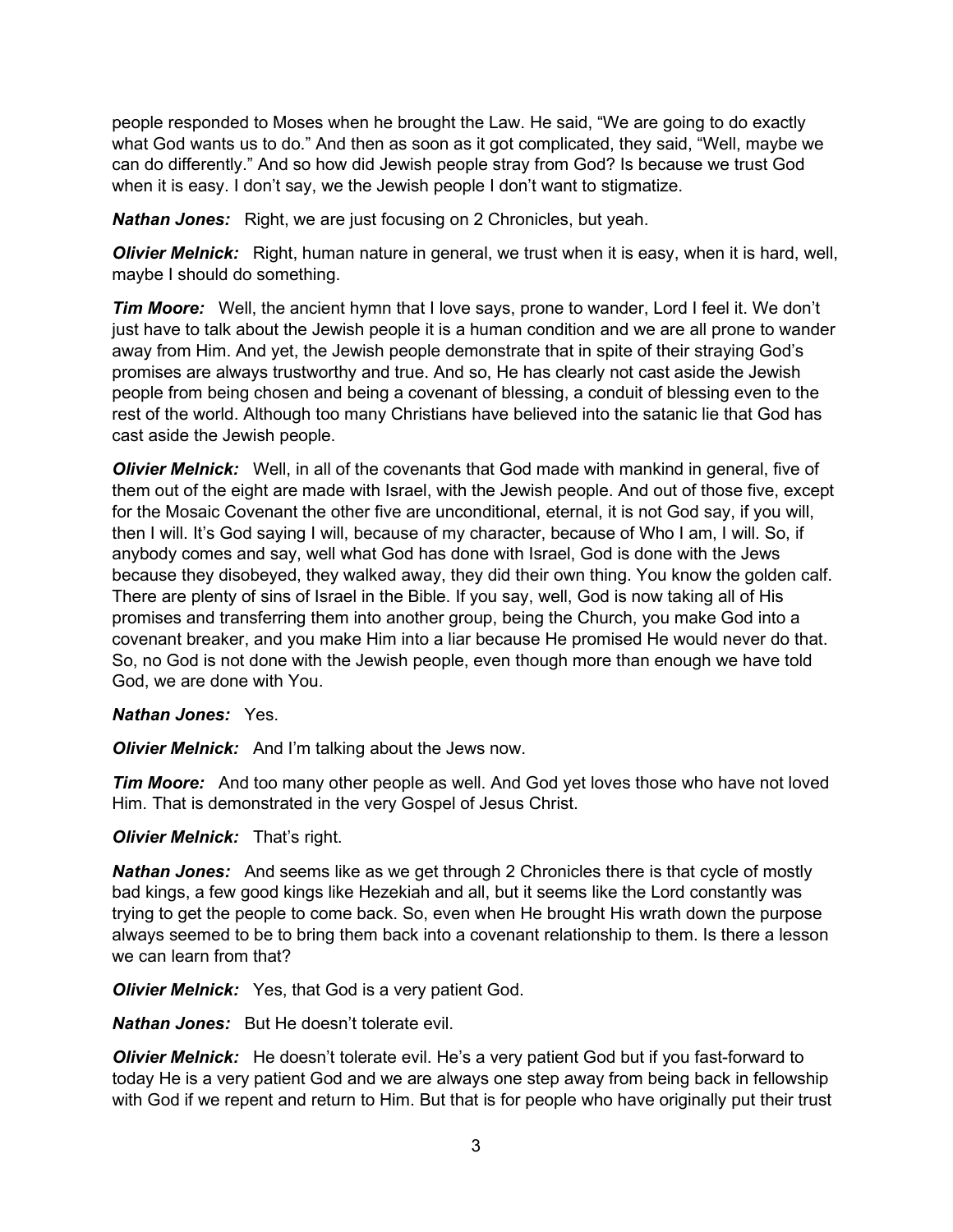in the death and resurrection of Jesus. I mean anybody who is not trusting Jesus, Yeshua for their sins, they are not part of that family. So, yes God is patient, and God is loving, and God is compassionate, but that is only for His family.

*Nathan Jones:* Right. Are there any promises made in the Old Testament, specific verses that would talk not just about individual salvation, but covenant salvation, say 2 Chronicles 7:14?

*Olivier Melnick:* Well, that is an interesting verse. Do you want to read it so that people know which one it is, or you going to have it on the screen?

*Tim Moore:* Sure, oh, we will. "And if my people who are called by Name humble themselves and pray and seek My face and turn from their wicked ways then I will hear from Heaven and will forgive their sin and heal their land." A covenant made initially with Israel, not with other peoples of today.

*Olivier Melnick:* Right. I was going to say this is a promise to America. Not.

*Nathan Jones:* Not. Yeah. Though you hear many Americans say that.

*Olivier Melnick:* This is, okay, here it is, the big, when I look at this verse this is a promise made to the Jewish people, to Israel in the context historically. But the principle and that is what I tell people all the time, the principle is blessing for obedience. If you obey God you will be blessed. The blessing will come in different forms, but you will be blessed if you obey God it is this guarantee. But too many people have taken that verse and said, well, if America would listen to God, the land would be healed. This is not about America. It could happen in America, but this is not about America.

**Tim Moore:** Well, and I've had people actually complain, you know I did that I prayed, and I have done this, and God has to bless America because I personally have. And I say, well, just a minute, you by principle need to be praying, you need to be repentant, but this is not a formula. God's blessing pours out on those people collectively, those nations that obey Him. And of course, we can go to chapter 7, verse 19 just a few verses later when God says, "But if you turn away and forsake my statutes and My commandments which I have set before you and go and serve other gods and worship them, then I will uproot you." In other words, there is a conditional portion of His blessing even for the Jewish people. And of course, that verse was tragically fulfilled in the history of the nation of Israel and Judah. We've spoken of God's faithfulness to His promises which is why Israel has been restored even today as a nation in the modern sense. But how does this verse, verse 19 and on into 20 apply to us in America or anywhere else that has once recognized the God of Abraham, Isaac and Jacob and then turns away?

*Olivier Melnick:* You know, when you read this verse the first thing that comes to my mind is that when Christians want to grab hold of the blessings promised to Israel, they usually say, well, this is not turned onto us, this is all for us, but any of the curses can stay with the Jews.

*Nathan Jones:* Yeah.

*Tim Moore:* Yeah, they get those.

*Olivier Melnick:* So, the discipline of the Jewish people it is still for the Jews, but the blessings it is for us now; you know it is part of the Replacement Theology false doctrine. So, I don't know if that answered your question or not? But it made me think of that when I read the discipline and its just very hypocritical in a sense.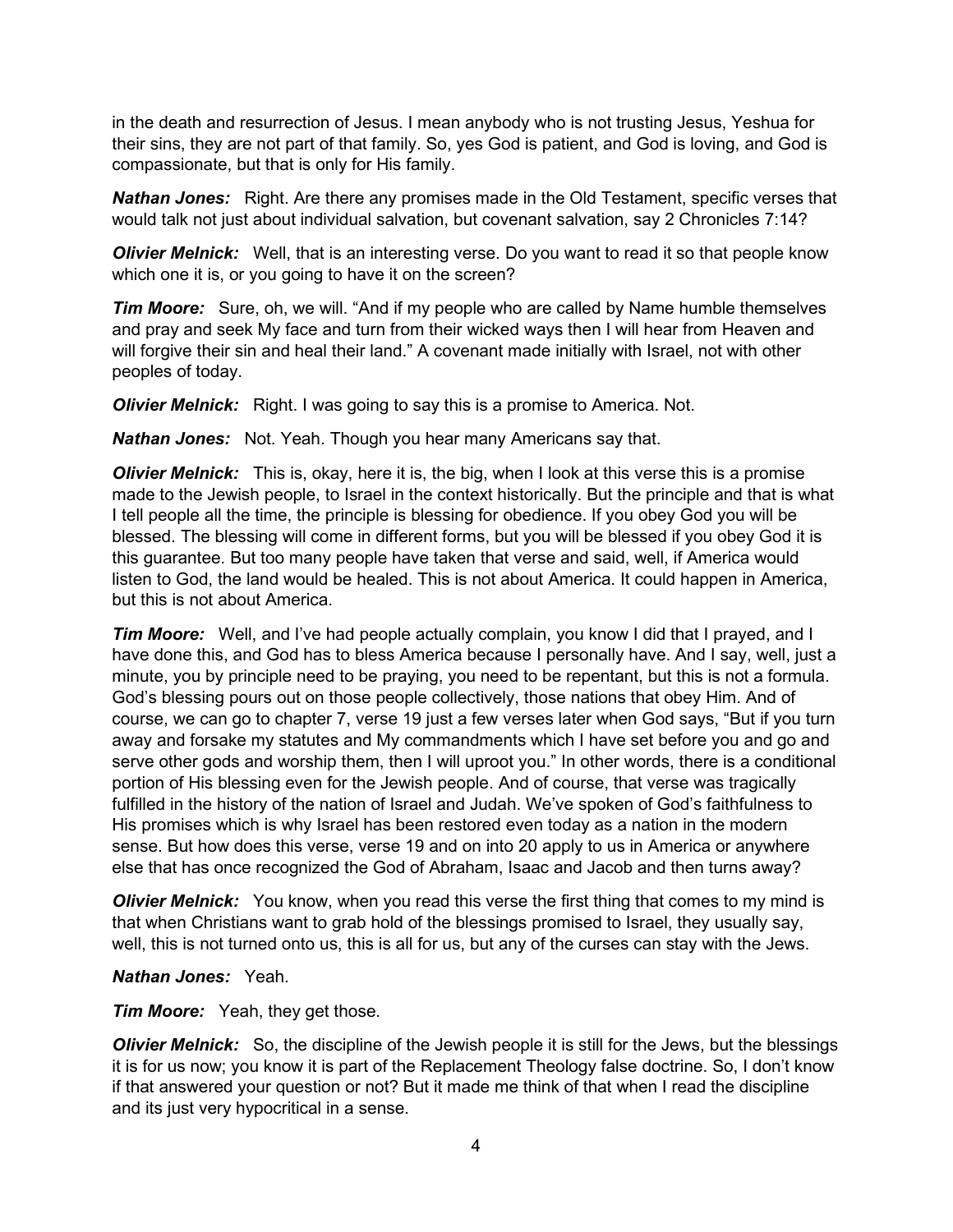#### *Nathan Jones:* Yes.

*Tim Moore:* It certainly is.

*Nathan Jones:* Well, I am comforted by 2 Chronicles 16:9 it says, "For the eyes of the Lord run to and fro throughout the whole earth, to show Himself strong on behalf of those whose heart is loyal to Him." So not just nationally but individually as well. And it seems like for God it is never too late. We get these terrible kings like Manasseh, 50 years of terrible rebellion against God. And then you get to 2 Chronicles 23 and it describes how he humbled himself greatly before the God of his fathers.

*Tim Moore:* Thirty-three, actually.

*Nathan Jones:* Oh, excuse me, yes, 2 Chronicles 33 and he was moved by his prayer and Manasseh came to acknowledge the Lord as God. Is that a template for all rulers today?

*Olivier Melnick:* Well, I mean look at King David. I mean it was not too late for him. I mean King David also a man after God's own heart, and you know he was an adultery and a murderer so its never too late to come back to God I think.

**Tim Moore:** And you had a personal testimony of that with your own family I think haven't you Olivier? You talked about praying for your own parents for a period of years.

*Olivier Melnick:* Oh, a couple of years, 28 to be exact.

#### *Tim Moore:* Yes, 28.

*Olivier Melnick:* Yes, and absolutely it is never--God's timing is perfect. And this ought to be an encouragement to people who are still praying for their family members and there are plenty of us praying for parents, siblings, children, cousins. And I prayed for my parents for 28 years and I was blessed to be able to lead both of them to the Lord on the same day.

#### *Nathan Jones:* Praise the Lord! Wow!

*Olivier Melnick:* Ten years ago, both Jewish parents. Mother and father escaped the Holocaust and survived the war, and here they are. They are both gone now with the Lord. But, yeah, it is never too late, it is never too late to come to the Lord, but it is too late after you die. People need to understand that. It is never too late to come to the Lord and accept what He has done, what Yeshua has done on our behalf on the cross. But once we die it is done. So, people need to think about it today.

*Tim Moore:* And really that is your message even at Chosen People Ministries that the Gospel message, the promise of restoration with this relationship with God is to the Jew first, but also to the Gentile. So, for our viewers today who want to bless the Jewish people, and obviously every follower of Jesus Christ should want to bless the Jewish people. How can they do that? How can they pour blessing into the Jewish people collectively and even individually?

*Olivier Melnick:* One of the biggest challenges I find, and I've been in Jewish ministry for over three decades now, one of the biggest challenge is that a lot of Christians still pray for Jewish people, pray for Israel, but they have a biblical mindset. Let me explain what I mean by that. They think of Jewish people in terms of the Bible Jews, they don't look at modern Jews, they wouldn't know what to do if they met a Jewish person on the street and tell them, "Oh, you need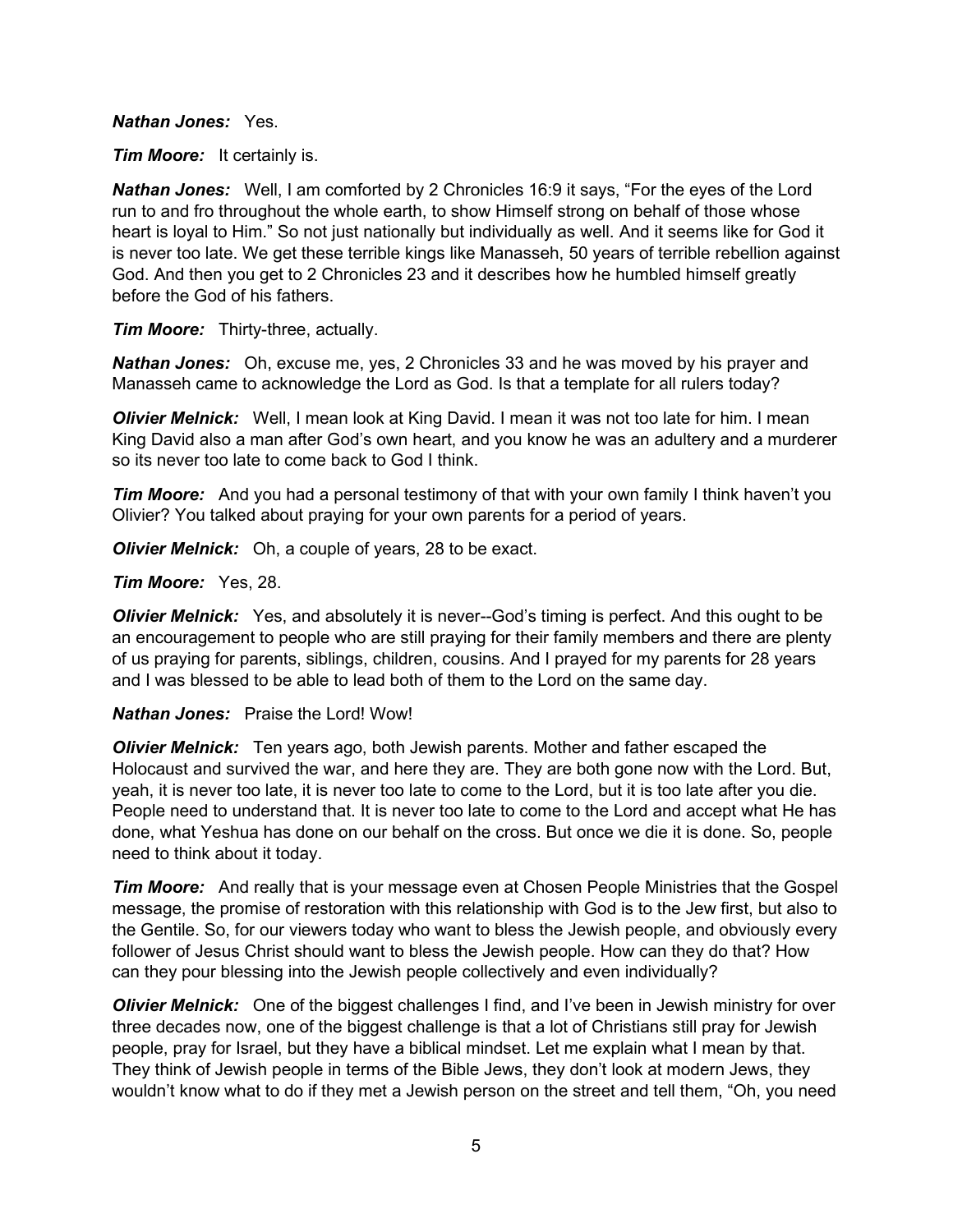Jesus." They say, well, I pray for the peace of Jerusalem. I pray for the Jewish people, without really thinking about it. But they don't realize that there are several millions of Jewish people who actually need the Gospel, need Jesus and they don't know how to approach them. And too often Christian are desensitized to how to properly share the Gospel with Jewish people.

We've talked about this before on our show, Antisemitism a lot of it came and continues to come from the Church. Misunderstanding. Misapplying of Scripture. And next thing you know you have a lot of killing of a lot of Jewish people unnecessarily. So, a Christian needs to be very, more intentional about blessing the Jews by realizing that modern Jews, modern Jewish people need the Gospel today. It's not just about praying for the peace of Jerusalem from Psalm 122:6. It's about being intentional about going out and either reaching out to their Jewish friends and family or supporting a mission that does but making an effort to do that. So, that's something that I want to challenge Christians to do that.

The other thing is, we haven't touched on that at all, and I don't know if this is for this show or for another time, but I really believe that we are moving forward very quickly towards a time where its going to be extremely dangerous to be Jewish, and you're going to have to rely on people you can trust. And right now, I think Bible believing, followers of Yeshua, Christians who understand the Bible and love Israel, love the Jewish people they have a chance to really be there for their Jewish friends.

*Nathan Jones:* Our community was pretty shaken up when the Colleyville incident happened, a terrorist came in and held a synagogue hostage.

*Olivier Melnick:* I was there, yeah.

*Nathan Jones:* Do you believe that all this Antisemitism that is growing in Iran and even increasing in the West on college campuses that God is using it to do something to achieve something with the Jewish people? Turning something for evil into good?

**Olivier Melnick:** That is a tough question. I'll tell you what because I don't want to--I'm struggling with that. I'm struggling with that because I don't like to put God in that box. But like we have talked about this before the one prophecy that I think you can really take to the bank is right now in our lifetime is the return of the Jews in unbelief, like the later chapters of Ezekiel. The Jews will come back in unbelief and then you will be dry bones. So, we know that this is happened now for a few decades. And parallel to that we got an increase in Antisemitism. So, God is not creating Antisemitism.

# *Tim Moore:* No.

#### *Nathan Jones:* No.

*Olivier Melnick:* Antisemitism, it comes from Satan.

#### *Tim Moore:* Certainly.

*Olivier Melnick:* Because he knows that the day that the Jewish people will corporately call on Him and say, "Baruch haba b'Shem Adonia," blessed is He who comes in the name of the Lord. Which is something that Yeshua said in Matthew 23, He'll come back. Jesus is not coming back until Israel calls Him. But if Israel doesn't exist, they can't call Him, and then Satan's career is going on forever and he can continue to do what He wants to do. So, we know that this is going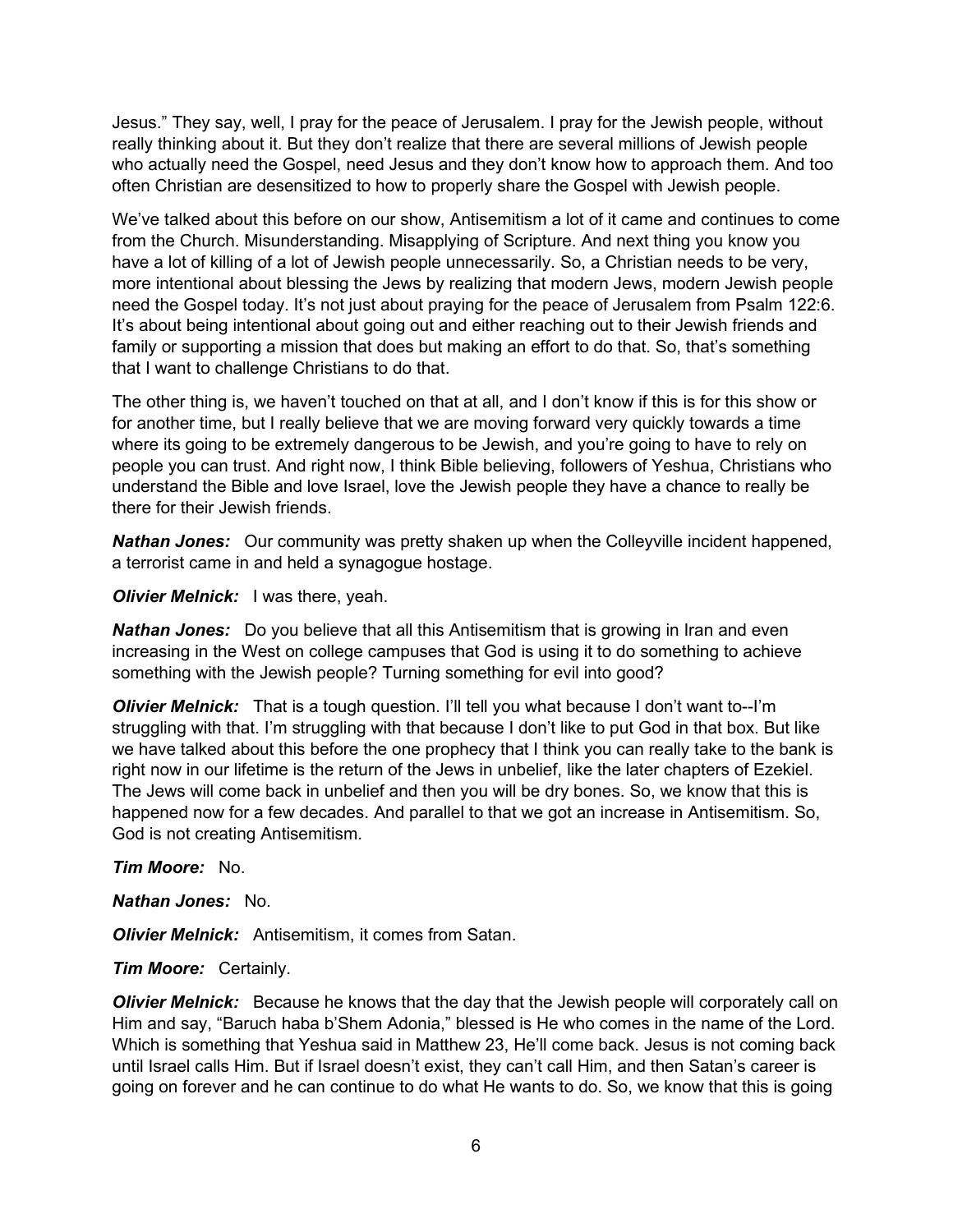to happen. And I have no idea why I was saying that because I forgot what I was saying before. So, bring me back.

*Tim Moore:* Obviously our purpose in this series is to highlight the presence of Jesus, the Messiah throughout the Old Testament, He is our Savior and Lord, but He is really throughout Scripture, not just in the New Testament. And so, where do you see evidence of Him in 2 Chronicles? We know this book is written by Ezra to give the Jewish people returning an understanding of their heritage and how God's faithfulness to preserve and protect them, even through the exile was manifest. So, where is evidence of Jesus in 2 Chronicles?

*Olivier Melnick:* We see not just in Chronicles, throughout the whole Bible the preservation of the Jewish people. We should not exist. We should not exist. The Scripture that I go to that is not in Chronicles but I like is in Jeremiah 31:35-37 that God will never, ever destroy Israel. If you can count the stars, destroy the sun and the moon and then I will forsake Israel, for all that they have done to Me. And funny in that verse, the last part of the verse, "For all that they have done to Me." So, God again saying they have disobeyed, but I promise I would never change my mind. Even there He says, "You know I will not do it even though for all they have done to Me." You know all the disobedience. So, I see throughout the whole Tanach, the Jewish Bible, the Old Testament, God's faithfulness in disciplining the Jewish people, but always looking at bringing them back to Him for the purpose, like we see at the end of the Tribulation the surviving Jewish people were all corporately asking Him to, "we missed You the first time, You are the Messiah we want you to come back."

*Nathan Jones:* That's amazing. Well, you serve with Chosen People Ministries. Can you tell us briefly a little about it and how they can get in touch with you?

*Olivier Melnick:* Yes, I've been with the organization for 24 years now, I serve as the Southwest Regional Director. I recently moved to the Dallas area; we are loving it here. So, I serve in that capacity. It is chosenpeople.com. They can get a hold of a lot of material there. Also, I have a website, one that I put a lot of information on: newantisemitism.com. And a lot of videos on my YouTube Channel: Olivier Melnick Today Through Jewish Eyes. So, that should cover everything, if you want to find us.

*Tim Moore:* Well, Olivier I am so glad that we are co-laboring for the Messiah right here close at hand, near as you have moved to the Dallas area, meaning that you could easily join us today, and that you can come back. And we want you to come back, and I'm certainly glad that the Lord God has raised you up and strongly supported your ministry to be one whose heart is completely His, as it is your own.

*Olivier Melnick:* Thank you. It is a delight being with you and your ministry. I've known about your ministry for a long time and I have followed it. You are doing great things for the kingdom and it just warms my heart. And you love Israel and the Jewish people so it doesn't get any better than that.

*Tim Moore:* Certainly, it is.

# **Part 2 Sign of the Time: Rebels for a Cause**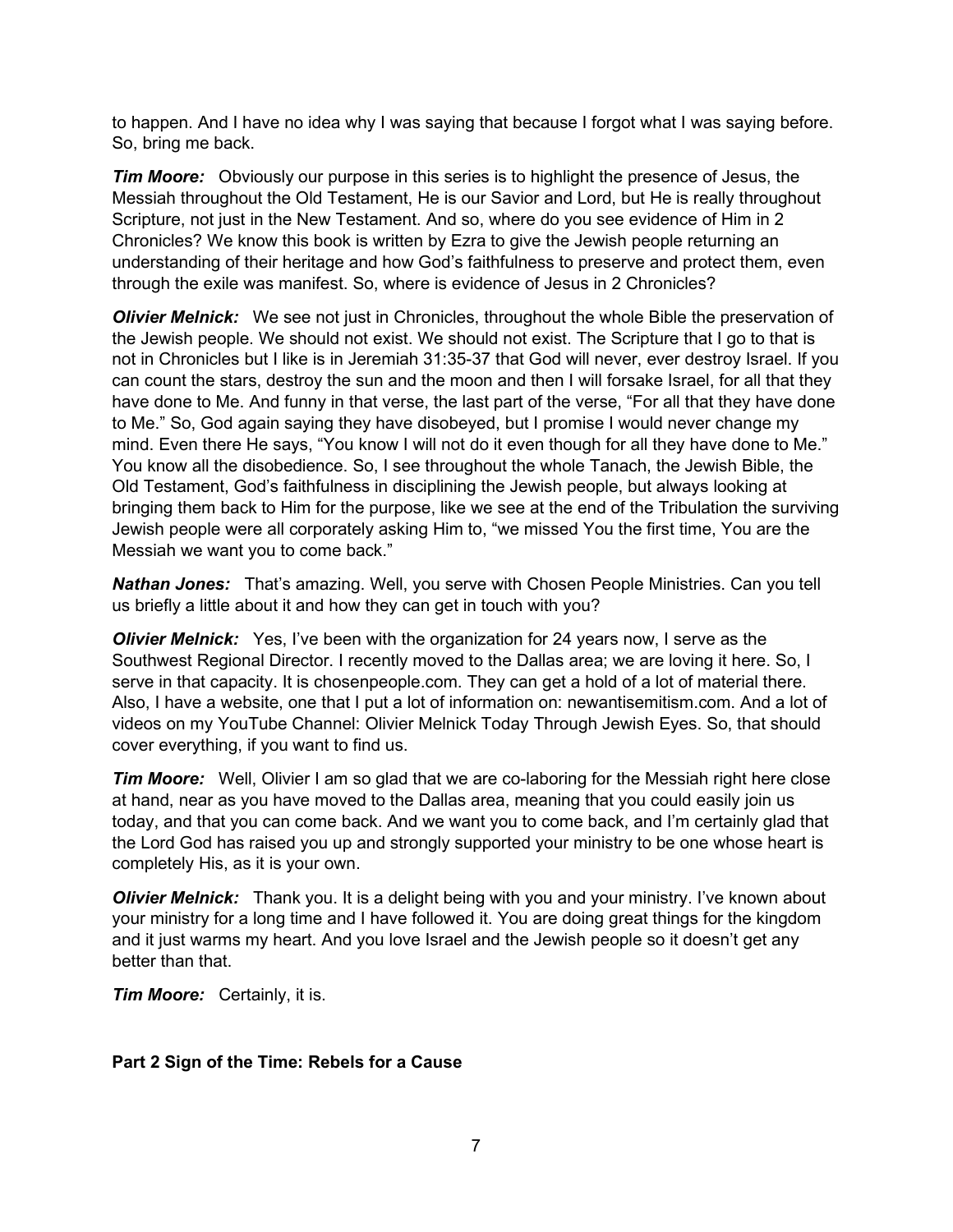*Tim Moore:* In 1955, James Dean starred in *Rebel Without a Cause* a movie focused on the angst of American youth. That film seemed to capture the drift toward moral ambivalence that swept the world in the 1960s and 70s.

Following the fecklessness of western leadership exemplified by Jimmy Carter, strong leadership emerged on both sides of the Atlantic with principled leaders like Ronald Reagan in America, Margaret Thatcher in Great Britain, and Brian Mulroney in Canada. Since that time, we've come a long way, and not in the right direction.

Evidence of moral rot is all about us. But sometimes it is jolting to see how dramatic the stakes are as we look inside while standing outside.

For several years, Canada has been led by an immature, self-absorbed narcissist, Justin Trudeau. Following in his own father's Socialist footsteps as Prime Minister, he has upended long-cherished freedoms in our neighbor to the north. Under Trudeau, Canada's parliament has already outlawed speech that contradicts the sexual revolution, including preaching that reflects a biblical worldview. One pastor has already been arrested and jailed simply for speaking in his own church.

And, for the past several weeks, Canadians tired of draconian government lockdowns have staged peaceful protests. Truckers have gotten most of the attention, but many people are rebelling against Trudeau's heavy-handed dictates. Like every authoritarian dictator drunk with power, he has run roughshod over his own people to crush their dissent.

Canadian citizens don't have the same Constitutional protections we have enshrined in our Bill of Rights, but they do have a law called the Canadian Charter of Rights and Freedoms, only passed in 1982, after Trudeau's father also took extreme measures following actual terrorist activity in Canada in 1970. Truckers waving flags and erecting bouncy houses today certainly do not constitute terrorism, although the younger Trudeau and a complacent media are intent on perpetuating that myth.

The point is that our God-given rights, even as Americans, will only be honored as long as our elected leaders exercise self-restraint on their own tendency to expand their power, or as long as we the people refuse to acquiesce to their unreasonable demands.

Paul appealed to Caesar because it was his right to do so. He did not tolerate the violation of his rights as a Roman citizen, even as he endured all for the sake of the Gospel.

There will come a time when persecution against Christians will multiply. We will once again be ostracized and beaten and martyred, as brothers and sisters in Christ are enduring in other parts of the world right now.

But we cannot sit idly by while our cherished freedoms, that have allowed us to shine the light of God's truth all around the world, are snuffed out by socialists and cultural elitists attempting to dictate their godless worldview.

We may be called once again to push back on despotic forces in our own country, but if do so we will be rebels with a cause, because we serve only the risen Christ.